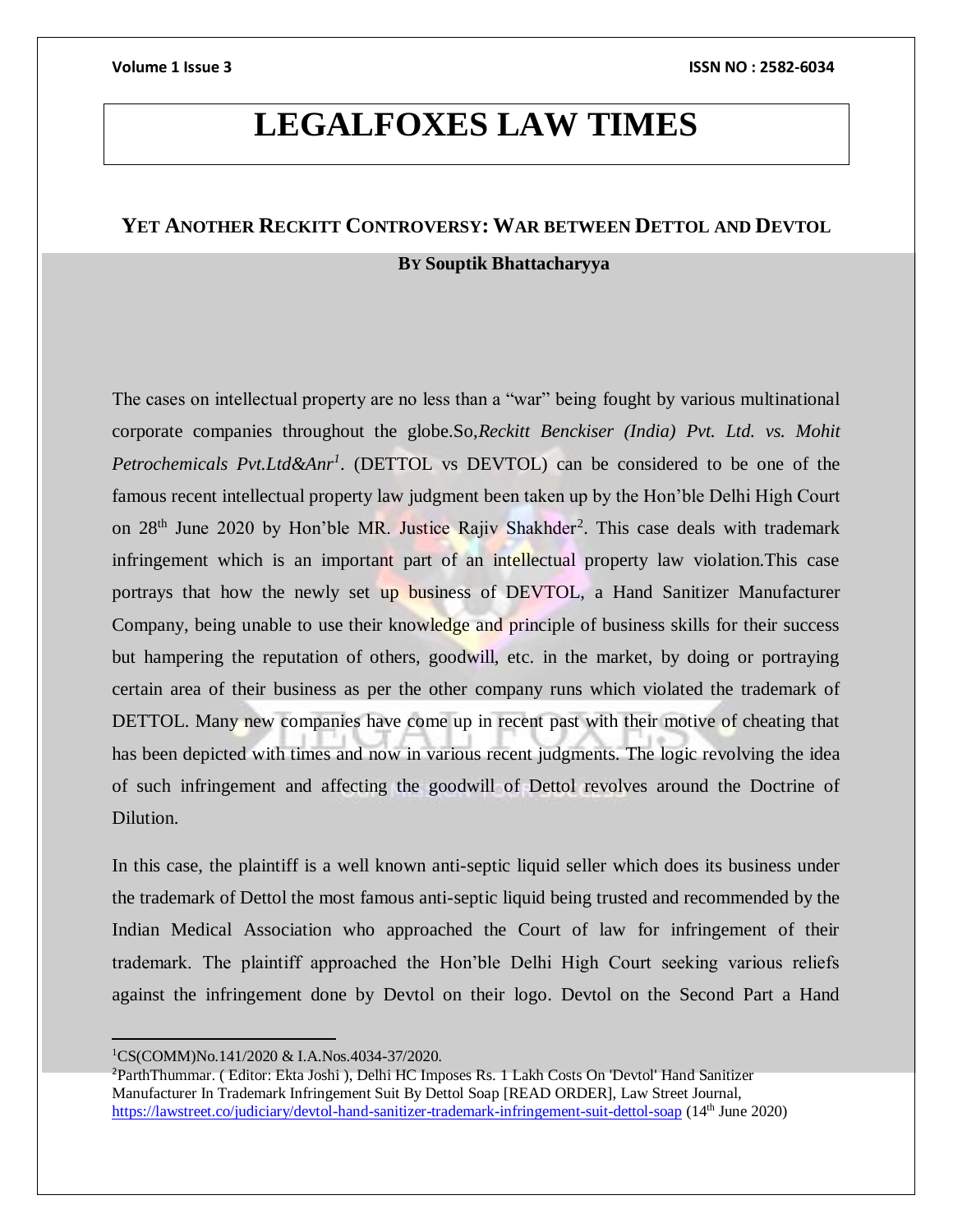## **Volume 1 Issue 3 ISSN NO : 2582-6034**

Sanitizer Manufacturing company claims to give protection against the deadly coronavirus and was alleged to infringe the trademark of DETTOL by their logo. The plaintiff also claims for a permanent restrain to the defendant from infringing their trademark<sup>3</sup>. The plaintiff seeks for compensation for the violation of such infringement, being done to them and as the result of such infringement the former has suffered the due loss intheir market stake among its customers and its reputation being lowered by such act on behalf of the defendant. The primary issue being put up is that whether the logo or the trademark of Devtol is as similarly deceptive as that of Dettol which leads to the dilution of the former mark i.e DETTOL. Here when the defendant was called up in an advance notice they stated that they have already taken steps to withdraw the infringing mark on their part.<sup>4</sup> They also claimed that the agents and the dealers of the Devtol have been asked to withdraw the products of the infringement mark bearing of the former. The Hon'ble Delhi High Court after recognizing Dettol to be a reputed anti-septic brand manufacturing since 1933 passed a decree of a permanent injunction of the use of such mark and logo that of Devtol and ordered them to put off their remaining stock from the market at the earliest. The court on the other hand imposed a cost of  $\bar{\tau}1,00,000/4$  to be deposited at Juvenile Justice Fund which is maintained by the Registrar General High Court New Delhi<sup>5</sup>.

In recent times, development in intellectual property law has taken a surge and amendments are also brought up in the Trademark Act 1958 which was replaced by the Trademark Act 1999 where the doctrine of dilution was introduced for better protection to trademark violation and infringement of the same. Trademark dilution is a trademark law concept that gives power to any famous, well-known trademark owner to forbid other from using his/her trademark in their products or services<sup>6</sup>. In other words, trademark dilution is nothing but giving power or empowering a famous trademark to protect itself from getting infringed by the other. Here in the

<sup>4</sup>ParthThummar. ( Editor: Ekta Joshi ), Delhi HC Imposes Rs. 1 Lakh Costs On 'Devtol' Hand Sanitizer Manufacturer In Trademark Infringement Suit By Dettol Soap [READ ORDER], Law Street Journal, [https://lawstreet.co/judiciary/devtol-hand-sanitizer-trademark-infringement-suit-dettol-soap\(](https://lawstreet.co/judiciary/devtol-hand-sanitizer-trademark-infringement-suit-dettol-soap)15th June 2020) <sup>5</sup>ParthThummar. ( Editor: Ekta Joshi ), Delhi HC Imposes Rs. 1 Lakh Costs On 'Devtol' Hand Sanitizer Manufacturer In Trademark Infringement Suit By Dettol Soap [READ ORDER], Law Street Journal, <https://lawstreet.co/judiciary/devtol-hand-sanitizer-trademark-infringement-suit-dettol-soap> (15th June 2020) 6Anubhav Pandey, Introduction, The Doctrine of Dilution of Trademarks, [https://blog.ipleaders.in/doctrine-dilution](https://blog.ipleaders.in/doctrine-dilution-trademarks/#:~:text=Trademark%20dilution%20is%20a%20trademark,marks%20of%20the%20famous%20trademarks)[trademarks/#:~:text=Trademark%20dilution%20is%20a%20trademark,marks%20of%20the%20famous%20tradema](https://blog.ipleaders.in/doctrine-dilution-trademarks/#:~:text=Trademark%20dilution%20is%20a%20trademark,marks%20of%20the%20famous%20trademarks)  $\underline{\text{rk}}$ s, (15<sup>th</sup> June 2020)

 $\overline{a}$ <sup>3</sup>ParthThummar. ( Editor: Ekta Joshi ), Delhi HC Imposes Rs. 1 Lakh Costs On 'Devtol' Hand Sanitizer Manufacturer In Trademark Infringement Suit By Dettol Soap [READ ORDER], Law Street Journal, https://lawstreet.co/judiciary/devtol-hand-sanitizer-trademark-infringement-suit-dettol-soap (14th June 2020)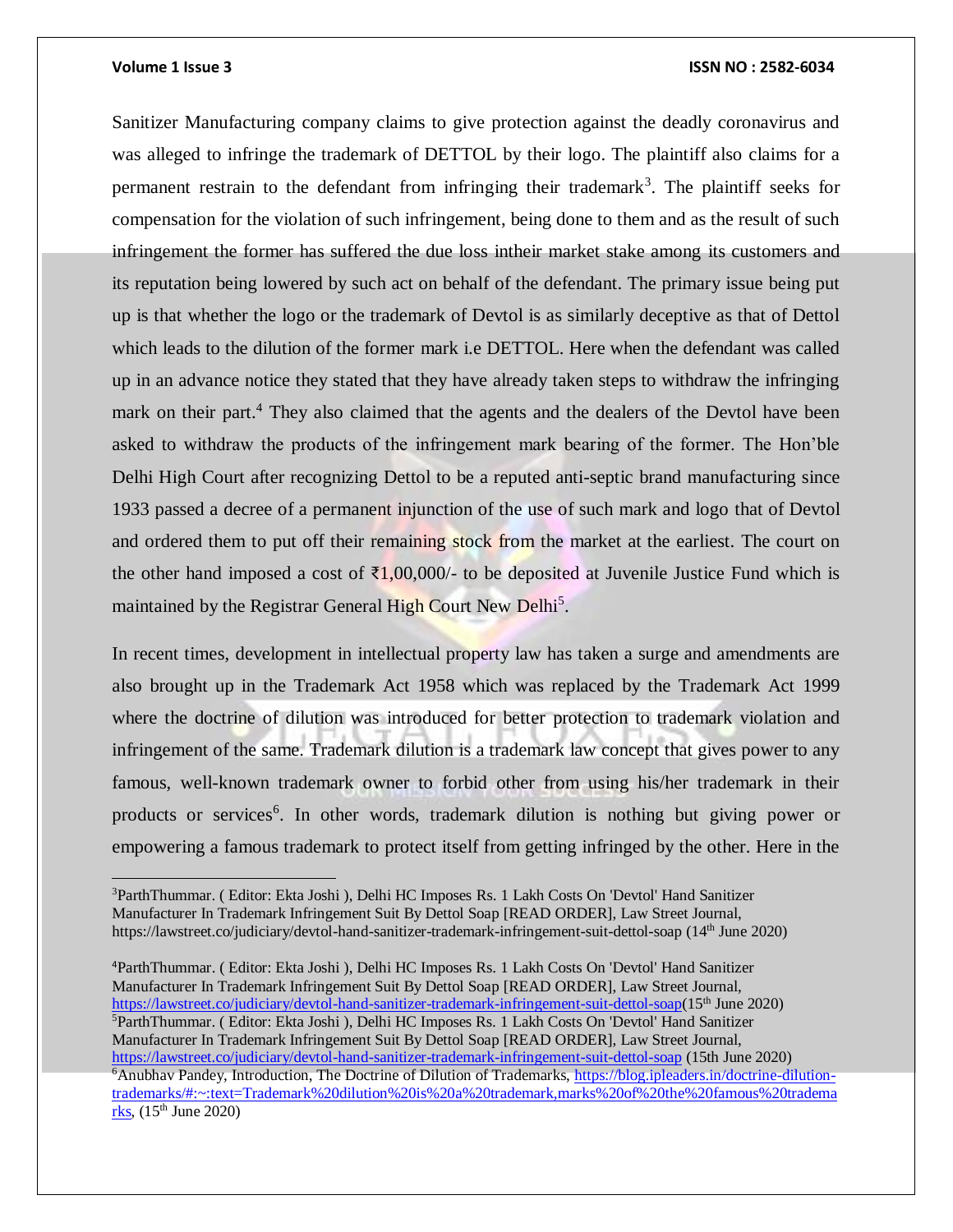## **Volume 1 Issue 3 ISSN NO : 2582-6034**

above-mentioned case, it was proved that the principle of dilution is being violated by the later that is clear from the name and in the pronunciation and front design of the two said companies to be deceptively similar and both the logo appeared to be the same. Some cases regarding the same nature of the violation are quite noticeable in a count. While discussing the doctrine of dilution in trademark infringement cases certain essentials has to be kept in mind while deciding the same. The high court in the case *of ITC vs. Philip Morris Products SA &Ors<sup>7</sup>* while referring to Section 29(4) of Trade Mark Act 1999 laid down certain essentialsbased on which the judgment was passed. First, the disputed mark is either similar or identical to the well known mark. Secondly, it was observed that the well-known mark has its reputation in the market. Thirdly, it must be taken into account that the use of the disputed marks was done without any specific grounds or reasons or by way of granting permission from the former. Lastly, the disputed mark is on the verge of drawing some undue advantages over the original or wellknown mark in the market.

After considering such essentials the court observed that ITC has never used the mark on their cigarettes and ITC cannot be dragged to mid high priced cigarettes and hence the claim of trademark dilution cannot be entertained by the court of law and was dismissed<sup>8</sup>.

Nevertheless keeping in mind the requirements to prove the doctrine of dilution,the case of *Polaroid Corporation vs. Polarad Electronics Corporation 287 F.2d 492 (1961) and National Sewing Thread Co. Ltd. vs. James Chadwick and Bros AIR 1953 SC 357*where it was held that the deceptively similarity can be well understood while stepping into the grounds of a purchaser, who is being an ordinary man with ordinary intelligence if gets confused between the two products of similar nature and is unable to distinguish between the two due to its similarity either in its logo or in its name and that can be called as deceptively similar<sup>9</sup>.

In the case of *Cadila Health Care Ltd. vs. Cadila Pharmaceuticals Limited (2001) 5 SCC 73*the apex court of the country held a view that it is immaterial whether the parties to the case trade in

<sup>8</sup>Anubhav Pandey, , Introduction, The Doctrine of Dilution of Trademarks, [https://blog.ipleaders.in/doctrine](https://blog.ipleaders.in/doctrine-dilution-trademarks/#:~:text=Trademark%20dilution%20is%20a%20trademark,marks%20of%20the%20famous%20trademarks)[dilution-](https://blog.ipleaders.in/doctrine-dilution-trademarks/#:~:text=Trademark%20dilution%20is%20a%20trademark,marks%20of%20the%20famous%20trademarks)

<sup>7</sup> ITC LIMITED VS. PHILIP MORRIS PRODUCTS SA & ORS.2010 (42) PTC 572 (Del.)

[trademarks/#:~:text=Trademark%20dilution%20is%20a%20trademark,marks%20of%20the%20famous%20tradema](https://blog.ipleaders.in/doctrine-dilution-trademarks/#:~:text=Trademark%20dilution%20is%20a%20trademark,marks%20of%20the%20famous%20trademarks)  $r$ ks, (16<sup>th</sup> June 20200

<sup>9</sup>AbhiBansal, Concept of 'Deceptively Similar' in Indian trademark law: Starbucks v Sardarbuksh, [https://blog.ipleaders.in/concept-deceptively-similar-indian-trademark-law-starbucks-v-sardarbuksh/,](https://blog.ipleaders.in/concept-deceptively-similar-indian-trademark-law-starbucks-v-sardarbuksh/) (16<sup>th</sup> June 2020)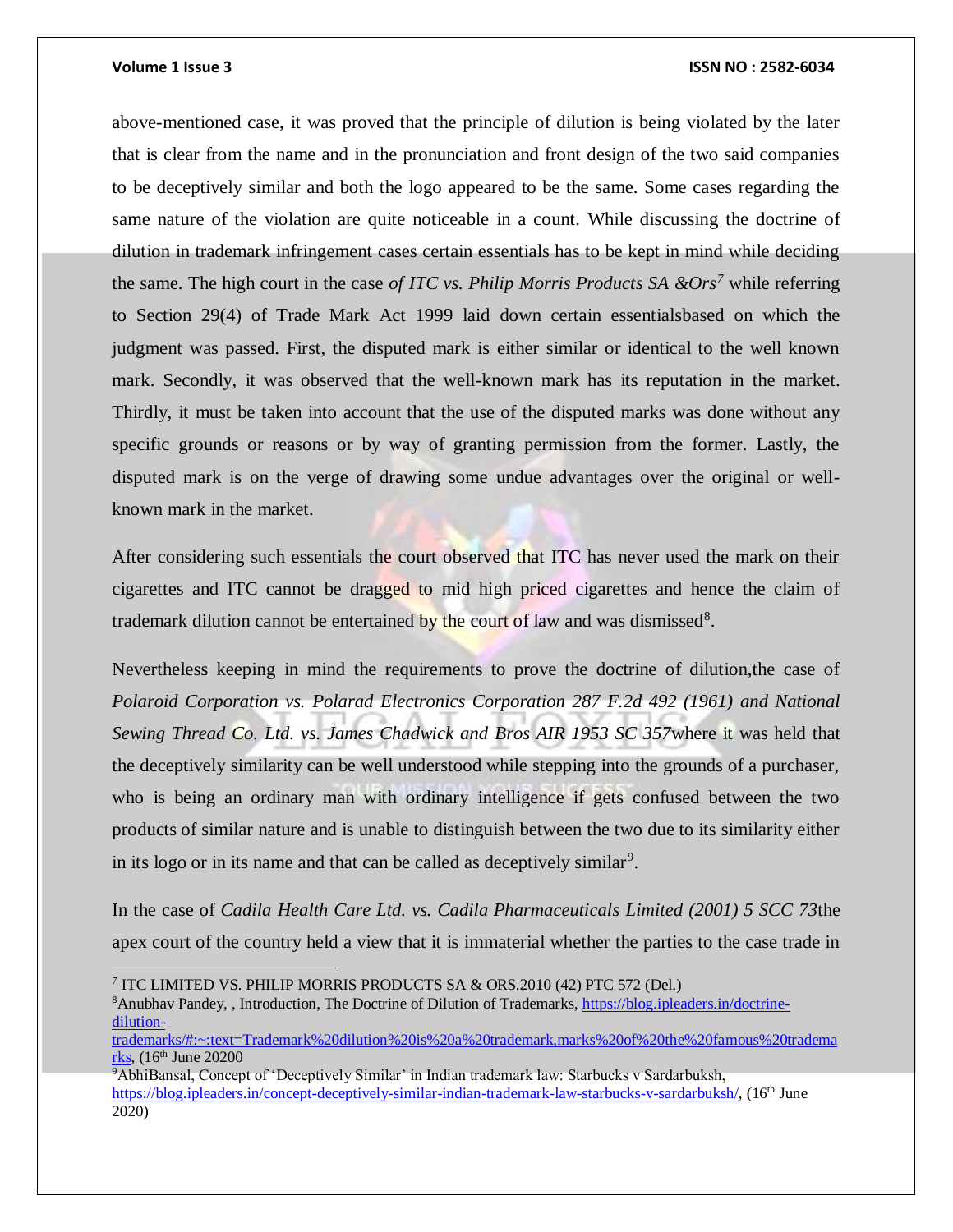$\overline{a}$ 

a similar field or similar product or similar services but the main violation of trademark which arises in such situation is the word, labels, the extent to their similarity, similarity in their logo, etc.

In the case of *Apex Laboratories Ltd. vs. Zuventus Health Care Ltd. 2006 (33) PTC 492 (Mad.),*  the Madras High court passed a decree that the mark "Zinconia" is phonetically as well as visually not similar to that of "Zincovit" therefore there exist no grounds of confusion between the two and purchasers being a layman would not face any confusion in distinguishing between the same and hence no trademark has been infringed or violated on their part.

There exists a thin line of distinction between the Indian Court Judgement and US Court Judgement in respect of this doctrine. According to the Indian Court, the original mark or the injured mark must have a reputation in the market but according to the US Courts, the mark must be famous in the market. The Indian Courts have observed very lenient views regarding the matter of dilution of a trademark as compared to the US Courts. The degree of the rate of dilution of any mark is very high as per the US laws.The US Courts have given greater significance to the reputation of a particular mark. As a result of which the trademark dilution can take place only for those marks which are very "famous" and not only with the "reputation" in the market. For the same, the US Laws follow a specific legislation Trademark Dilution Revision Act of 2006 which clears about the concept of trademark dilution<sup>10</sup>. Whereas in the Indian laws a trademark gets diluted at a blow as it considers only the reputation of a mark in the market and not the degree of its popularity. There draws a thin line of distinction between a mark OUR SUGGESS with "reputation" and a "famous" mark.

After all such controversy in the war that started between Dettol and Devtol comes to an end with the final verdict that was passed via video conference that the Devtol has to put off all its product from the market with the infringing mark and was also made liable for a fine of Rs. 1.00.000/- for the infringement of the trademark of Dettol which was proved after considering the facts and the rate of similarity based on the Doctrine of Dilution as per requirement. Thus, to

<sup>&</sup>lt;sup>10</sup>Raja Selvam, Trademark Dilution in India, Types of Trademark Dilution, Trademark Dilution in India - Yes or No!, [https://selvams.com/blog/trademark-dilution-](https://selvams.com/blog/trademark-dilution-india/#:~:text=The%20Court%2C%20while%20referring%20to,essentials%20for%20dilution%20as%20under%3A&text=The%20judgment%20merely%20states%20that,mark%20must%20necessarily%20be%20famous)

[india/#:~:text=The%20Court%2C%20while%20referring%20to,essentials%20for%20dilution%20as%20under%3A](https://selvams.com/blog/trademark-dilution-india/#:~:text=The%20Court%2C%20while%20referring%20to,essentials%20for%20dilution%20as%20under%3A&text=The%20judgment%20merely%20states%20that,mark%20must%20necessarily%20be%20famous) [&text=The%20judgment%20merely%20states%20that,mark%20must%20necessarily%20be%20famous.](https://selvams.com/blog/trademark-dilution-india/#:~:text=The%20Court%2C%20while%20referring%20to,essentials%20for%20dilution%20as%20under%3A&text=The%20judgment%20merely%20states%20that,mark%20must%20necessarily%20be%20famous), (18th June 20200)